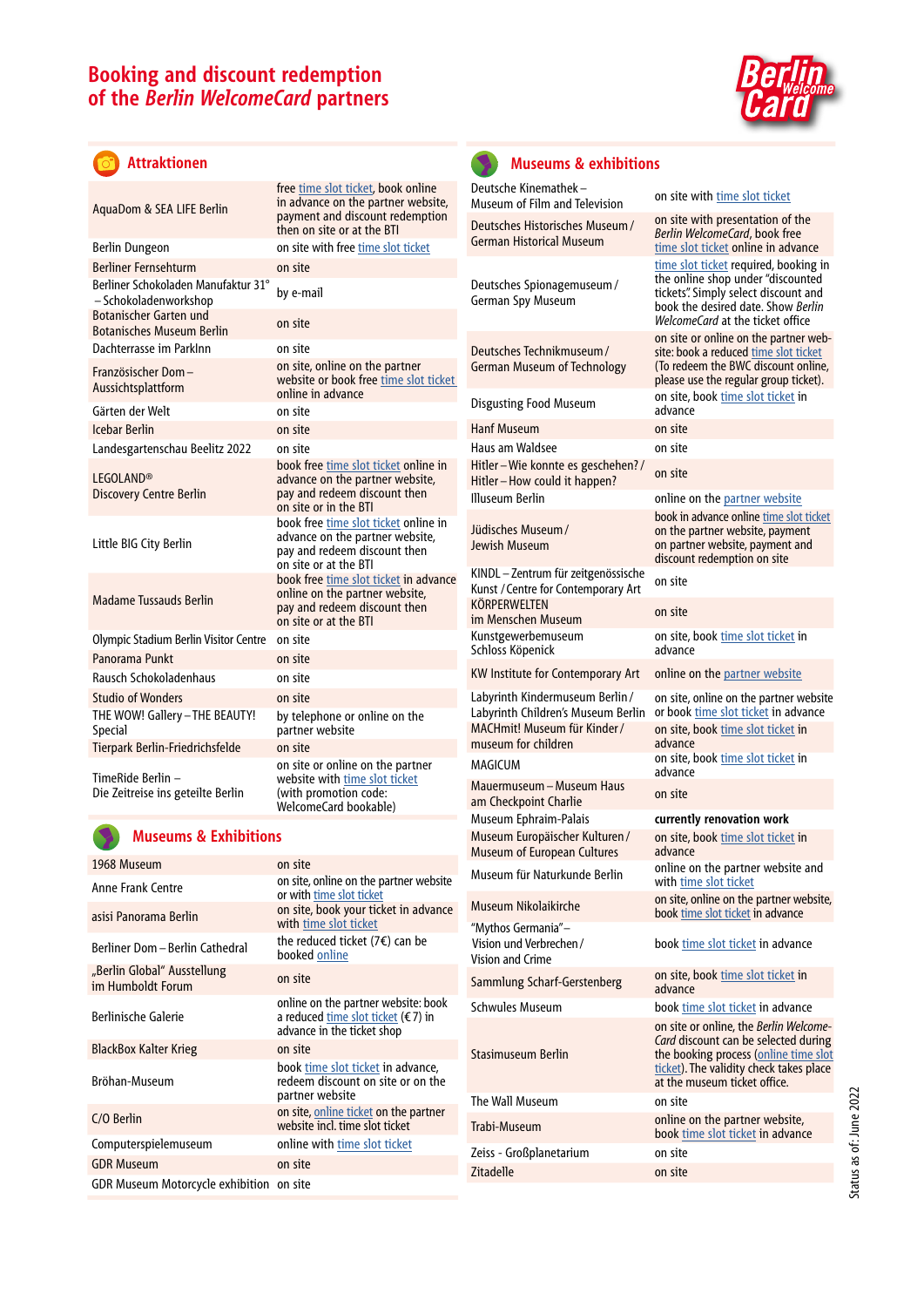# **Booking and discount redemption of the** *Berlin WelcomeCard* **partners**



## **Stages & theatres**

| Berliner Kriminal Theater     | at the box office and at the theatre<br>hox office                                                        |
|-------------------------------|-----------------------------------------------------------------------------------------------------------|
| BKA Berliner Kabarett Anstalt | on site, in advance by telephone<br>or mail                                                               |
| <b>CHAMÄLEON Theater</b>      | at the box office & reservation,<br>subject to availability                                               |
| Deutsches Theater             | on site                                                                                                   |
| Die Stachelschweine           | on site, tickets by phone Mon-Sat<br>$2.00 - 8.00$ pm                                                     |
| Friedrichstadt-Palast         | on site, by phone, by mail                                                                                |
| Kabarett-Theater DISTEL       | at the box office                                                                                         |
| Komische Oper                 | on site                                                                                                   |
| Konzerthaus Berlin            | at the box office                                                                                         |
| <b>Renaissance Theater</b>    | at the box office + reservations,<br>order in advance by telephone                                        |
| Schaubühne am Lehniner Platz  | on site, in advance by telephone<br>or by mail                                                            |
| Staatsoper Unter den Linden   | on site                                                                                                   |
| <b>Stage Bluemax Theater</b>  | on site, discount is granted on<br>presentation of the Berlin Welcome-<br>Card at the Berlin Tourist Info |
| Stars in Concert              | at the box office                                                                                         |
| Theater an der Parkaue        | on site at the box office                                                                                 |
| Tipi am Kanzleramt            | Reservations by phone, mail and at<br>the theater box office.<br>Keyword: WelcomeCard                     |
| Vaganten Bühne                | at the box office                                                                                         |
| Wintergarten Varieté          | by telephone                                                                                              |

## **Restaurants, Cafés, Bars**

| Aapka – Indian Restaurant & Bar                                 | on site                      |
|-----------------------------------------------------------------|------------------------------|
| <b>BATA Bar &amp; Billiards</b>                                 | on site                      |
| Berliner Kartoffelkeller                                        | on site                      |
| Berliner Republik                                               | on site                      |
| <b>Brasserie Ganymed</b>                                        | on site                      |
| <b>Brechts Steakhaus</b>                                        | on site                      |
| <b>CHIMNEYS</b>                                                 | on site                      |
| Curry Wolf                                                      | on site                      |
| Das Bunte Berlin Varieté<br>im Knutschfleck                     | on site                      |
| Das Haus der 100 Biere                                          | on site                      |
| <b>Hard Rock Cafe Berlin</b>                                    | on site                      |
| Italofritzen                                                    | on site                      |
| MacLaren's Pub                                                  | on site                      |
| Markthallen Bar by Lesendro                                     | on site                      |
| Parc Fermé                                                      | on site                      |
| Restaurant Meena Kumari                                         | on site                      |
| <b>Restaurant Weiss</b>                                         | on site                      |
| Restaurant Xantener Eck                                         | on site                      |
| <b>Ristorante Cinque</b>                                        | on site                      |
| Steakhouse Las Malvinas                                         | closed due to reconstruction |
| Zuckersüße Afternoon-Tea Etagere<br>im Kaffeehaus Wilde Matilde | on site or by mail           |
|                                                                 |                              |

#### **Palaces**  $\triangle$

| charlottenburg+     | on site and in the BTI |
|---------------------|------------------------|
| sanssouci+          | on site and in the BTI |
| Schloss Schönhausen | on site                |
|                     |                        |

#### **Potsdam**  $\Box$

| <b>Belvedere Pfingstberg</b>                                                       | on site                                                                                                                                |
|------------------------------------------------------------------------------------|----------------------------------------------------------------------------------------------------------------------------------------|
| Biosphäre Potsdam                                                                  | book time slot ticket in advance                                                                                                       |
| CitySightseeing Potsdam                                                            | on site                                                                                                                                |
| <b>Extavium Potsdam</b>                                                            | book time slot ticket in advance                                                                                                       |
| Filmmuseum Potsdam                                                                 | on site                                                                                                                                |
| Filmpark Babelsberg                                                                | book in advance by e-mail at info@<br>filmpark.de, please indicate desired<br>day of visit with name/first name &<br>number of persons |
| <b>Hans Otto Theater</b>                                                           | reservation by mail or phone                                                                                                           |
| Historische Mühle von Sanssouci/<br>Historic mill of Sanssouci                     | closed until further notice                                                                                                            |
| <b>Kaiser Tour Potsdam</b><br>Stadt- und Schlösserfahrten                          | on site with appointment booking                                                                                                       |
| Museum Barberini                                                                   | on site, book time slot ticket in<br>advance                                                                                           |
| museum Fluxus+                                                                     | book time slot ticket in advance                                                                                                       |
| Naturkundemuseum Potsdam                                                           | on site, time slot reservation by<br>phone 0331-2896707                                                                                |
| pedales – Rad und Paddeltouren<br>in Potsdam / bike and paddle tours<br>in Potsdam | on site                                                                                                                                |
| Potsdam City Circle Sightseeing                                                    | on site                                                                                                                                |
| Potsdamer Wassertaxi                                                               | out of season                                                                                                                          |
| Potsdam Museum-<br>Forum für Kunst und Geschichte                                  | on site with advance reservation<br>by phone 0331-289 6868                                                                             |
| <b>Restaurant Drachenhaus</b>                                                      | on site                                                                                                                                |
| <b>Satire Theater Potsdam</b><br>Kabarett Obelisk e.V.                             | box office, theater box office                                                                                                         |
| Schifffahrt in Potsdam                                                             | Discount redemption on site                                                                                                            |
| Sir Hanh's Old Town Hanoi                                                          | on site                                                                                                                                |
| Stadtspaziergang durch Potsdam /<br>City walk through Potsdam                      | by phone or mail                                                                                                                       |
| Tour "Alter Fritz" Stadt- und<br>Schlösserrundfahrten                              | Discount redemption on site                                                                                                            |

## **Shopping & Souvenirs**

| AMPELMANN <sup>®</sup> Shops                            | on site                                                                                                      |
|---------------------------------------------------------|--------------------------------------------------------------------------------------------------------------|
| <b>BFRI IN Stores</b>                                   | on site                                                                                                      |
| Brewing Beauty - Made-to-Order<br>Personalized Skincare | on site, by phone, mail or in connec-<br>tion with time slot ticket make an<br>appointment for skin analysis |
| designer depot                                          | on site                                                                                                      |
| <b>Frau Tonis Parfum</b>                                | on site                                                                                                      |
| Ick bin Berliner                                        | on site                                                                                                      |
| KOLLATERALSCHADEN                                       | on site                                                                                                      |
| Lindt Boutique                                          | on site                                                                                                      |
| <b>NOW &amp; THEN</b>                                   | on site                                                                                                      |
| Popkornditorei Knalle                                   | on site                                                                                                      |
| Sawade Berlin                                           | on site                                                                                                      |